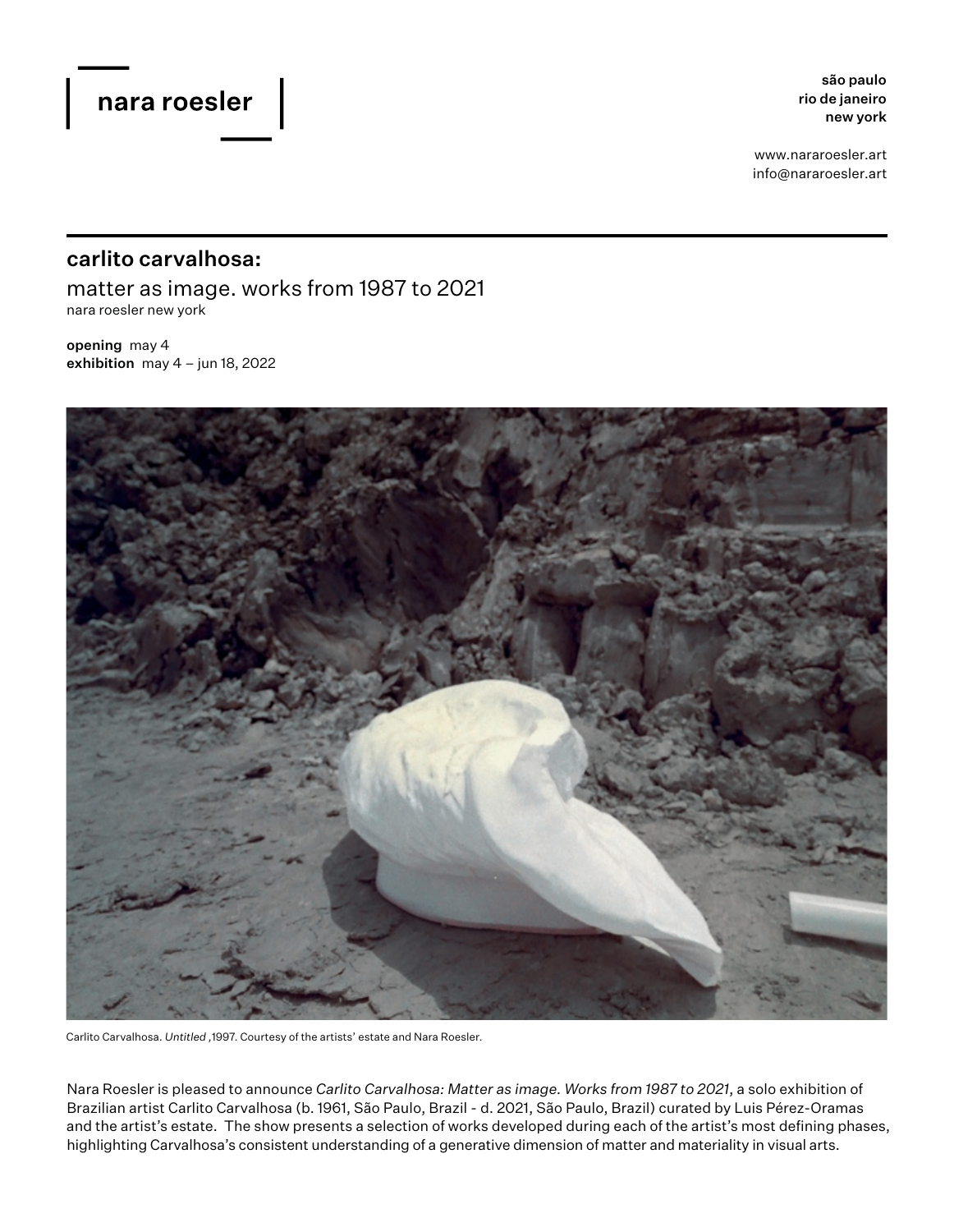# nara roesler

Carlito Carvalhosa lived most of his life in Rio de Janeiro, embracing the radical legacy of Brazilian artists who preceded him, Hélio Oiticica, Lygia Clark, Mira Schendel, and Antonio Manuel, amongst others, whose propositions carried weight for the generations that followed them often translating into a conclusive no way out in terms of art practice. The entire repertoire of Carlito Carvalhosa's oeuvre responded to this historical challenge, from his inception as a painter embedded in the deep sources of the formless to his striking performative installations using fabric, neon, wood, wax, mirrors, and sound.

Carlito Carvalhosa was the first Brazilian artist to occupy the Atrium of the Museum of Modern Art (MoMA), in New York, on the occasion of his solo presentation *Sum of Days* (2011). He has long been recognized as a leading figure of his generation, and has received outstanding institutional acclaim in Brazil with works in the permanent collections of Museu de Arte Moderna de São Paulo (MAM-SP), São Paulo, Brazil; Museu de Arte Moderna do Rio de Janeiro (MAM Rio), Rio de Janeiro, Brazil; and Pinacoteca do Estado de São Paulo, São Paulo, Brazil, as well as in key private collections.

Carlito Carvalhosa was, alongside artists Nuno Ramos, Fabio Miguez, Rodrigo Andrade, and Paulo Monteiro a founding member of the group Casa 7, which embraced in Brazil the avant-garde of painting by the mid-1980s. Carvalhosa's was among the most radical painterly investigations of that time in Latin America, notably through his early works on wax where the artist's hand and fingers are visible as traces coming from behind, from underneath the very material support, inverting the classical proposition of painting.

The exhibition also delves into the centrality of sculpture as an expanded practice within Carvalhosa's work, with ceramic and porcelains, ephemeral plaster sculptures as well as formless, monumental *lost-waxes* that Carvalhosa produced beginning in the mid-1990s. These works allowed the artist to re-visit, in continuity with his understanding of matter as a generatrix force of his work, new forms and classical typologies such as abstract draperies and imprints. His subsequent works on mirrors address the image as an inverted reflection, manifested by his reversed writing, and covered with paint. The colorful literality of forms collides with the transparency of mirrors, opacifying it. This repertoire of forms often echoes the three-dimensional volumes of his formless sculptures, waxes, and porcelains.

Lastly, Carvalhosa's untimely passing interrupted a tireless production of serial paintings on wax where the artist stands out as a brilliant colorist, and as a contemporary master tirelessly investigating the potentiality for indexical marks. With works pertaining to each of these pillars of Carvalhosa's production, *Carlito Carvalhosa: Matter as image. Works from 1987 to 2021* delineates the brilliant arch within which the artist relentlessly explored matter and materiality in relation to image throughout his career, uniquely embracing and transcending the radical legacies of his predecessors.

## carlito carvalhosa

Carlito Carvalhosa's work predominantly involves painting and sculpture. In the 1980s, Carvalhosa was a member of the São Paulo-based collective Grupo Casa 7, alongside Rodrigo Andrade, Fábio Miguez, Nuno Ramos, and Paulo Monteiro. Like his colleagues, he produced large paintings with an emphasis on pictorial gesture, an approach that was characteristic of the neo expressionist production. In the late 1980s, with the group having disintegrated, Carvalhosa began to experiment with encaustics and to make pictures using wax, either pure or mixed with pigments. In the mid-1990s, he turned to sculptures, making organic and malleable-like pieces with materials such as the so-called "lost waxes". During this period, he also experimented with porcelain sculptures.

Carvalhosa has ascribed deep eloquence to the materiality of the media that he employed, seeking to transcend formal aspects in order to explore matters of time and space. In his practice, one encounters a tension between form and materiality through a disjunction of the visible and the tactile - what we see is not what we touch, and what we touch is not what we see. At the beginning of the 2000s, he created paintings on mirrored surfaces which, in the words of curator Paulo Venancio Filho "put our presence inside them". Beyond Carvalhosa's recurrent techniques and materials, the artist has also frequently experimented with objects like tissues and lamps in his creation of installations.